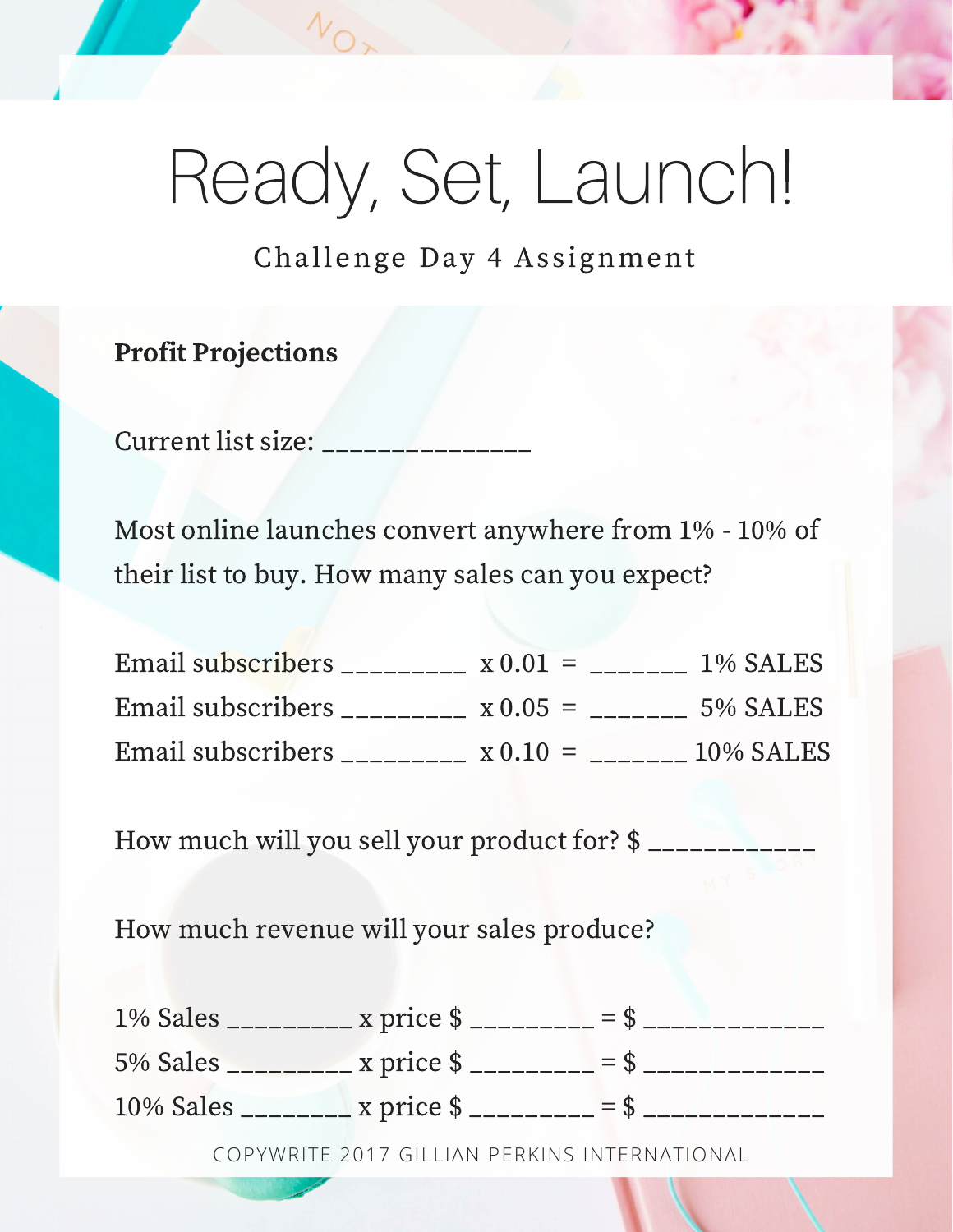Now, let's see what happens if you advertise your launch...

Generally, we can attract new leads (email subscribers) for about \$3.00 each with Facebook ads. For the sake of simplicity, let's suppose you spend \$300 on advertising and attracted 100 new subscribers.

\_\_\_\_\_\_\_\_\_ Current email subscribers

+ 100 new subscribers

 $=$   $\frac{1}{2}$   $\frac{1}{2}$   $\frac{1}{2}$   $\frac{1}{2}$   $\frac{1}{2}$   $\frac{1}{2}$   $\frac{1}{2}$   $\frac{1}{2}$   $\frac{1}{2}$   $\frac{1}{2}$   $\frac{1}{2}$   $\frac{1}{2}$   $\frac{1}{2}$   $\frac{1}{2}$   $\frac{1}{2}$   $\frac{1}{2}$   $\frac{1}{2}$   $\frac{1}{2}$   $\frac{1}{2}$   $\frac{1}{2}$   $\frac{1}{2}$   $\frac{1}{2$ 

| Total subscribers              | $x 0.01 =$    | 1% SALES  |
|--------------------------------|---------------|-----------|
| Total subscribers <b>Total</b> | $\chi$ 0.05 = | 5% SALES  |
| Total subscribers _            | $x 0.10 =$    | 10% SALES |

How much revenue will your sales produce if you invest \$300 in advertising?

| 1% Sales __________ x price $\frac{1}{2}$ _________ = \$  |  |
|-----------------------------------------------------------|--|
| 5% Sales __________ x price $\frac{1}{2}$ _________ = \$. |  |
|                                                           |  |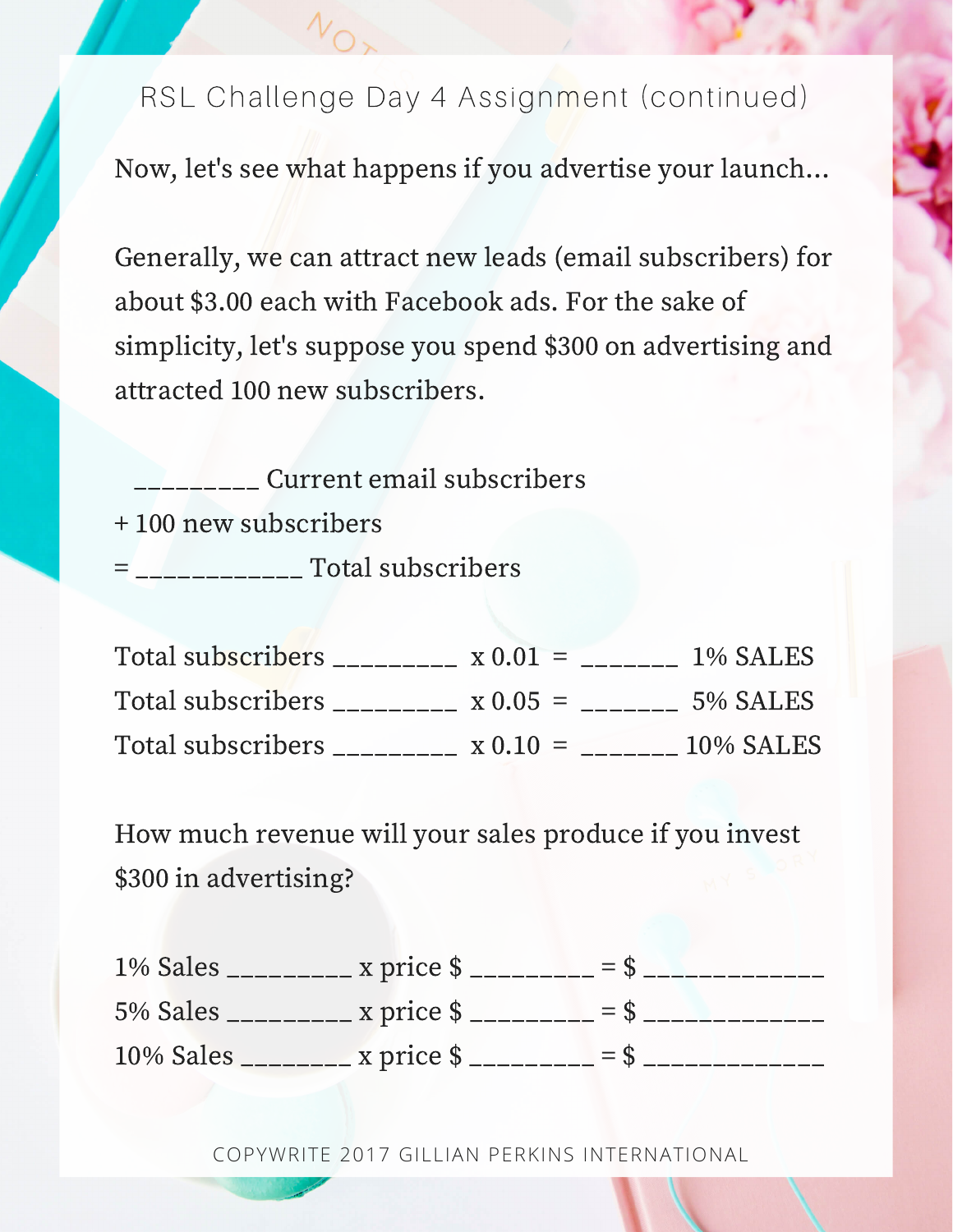Then, just subtract the \$300 you spent on ads to figure out how much profit you would actually earn.

So, would advertising increase your profits?

#### YES NO

### Create Your Launch Calendars

1.a. What type of CONTENT (blog posts, videos, etc.) do you plan to create for your pre-launch? \_\_\_\_\_\_\_\_\_\_\_\_\_\_\_\_\_

1.b. How many pieces of long form content will you be creating?  $\frac{1}{2}$ 

1.c. Now, on your launch Events calendar, schedule when these pieces of content will go live.

1.d. On your launch To Do calendar, schedule when you will create each of these pieces of content.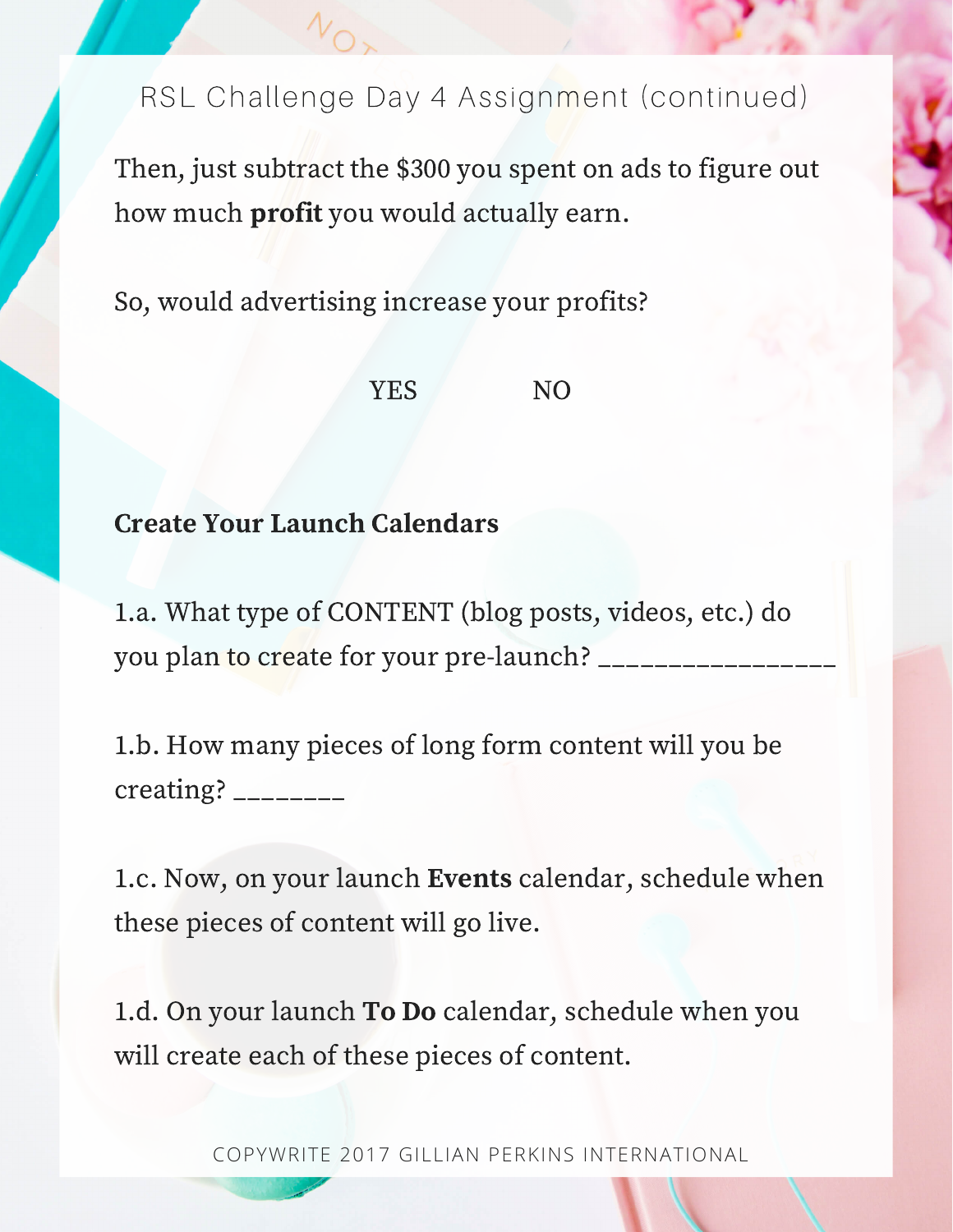2.a. Which social media platforms will you be promoting your launch on?



2.b. Schedule days on your launch To Do calendar to batch create your social media updates.

3.a. How will you advertise your launch? \_\_\_\_\_\_\_\_\_\_\_\_\_\_\_

3.b. Map out each of your advertising campaigns on your launch Events calendar.

(Hint: I normally run my first campaign (warm-up) for 3 weeks, my second campaign (opt-in) for 5 weeks, and my third campaign (sales promotion) for 1 week.)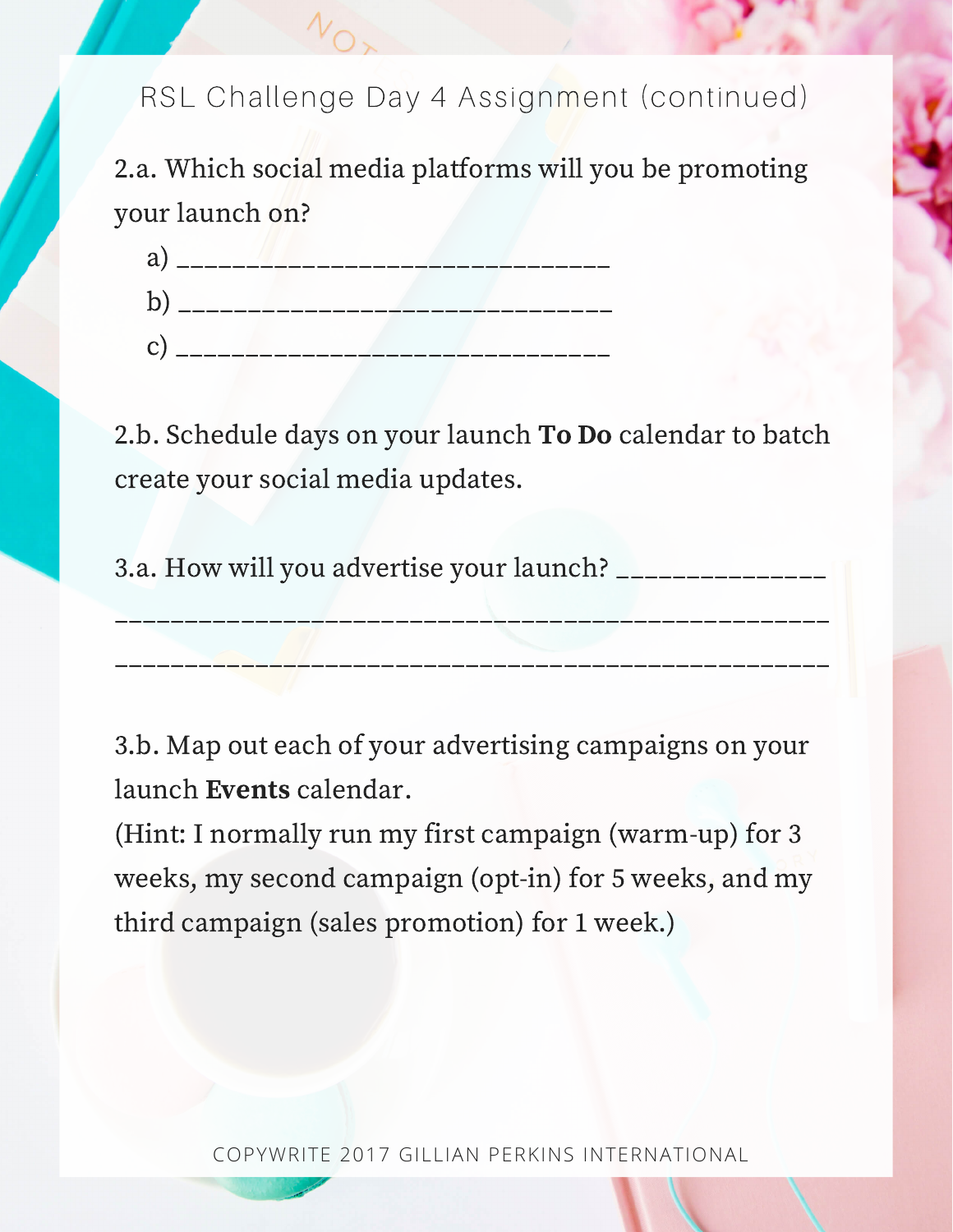4.a. What emails do you plan to send to you list, leading up to your launch?

4.b. Go schedule each of these emails on your launch Emails calendar now.

5.a. What emails will you send during your launch?

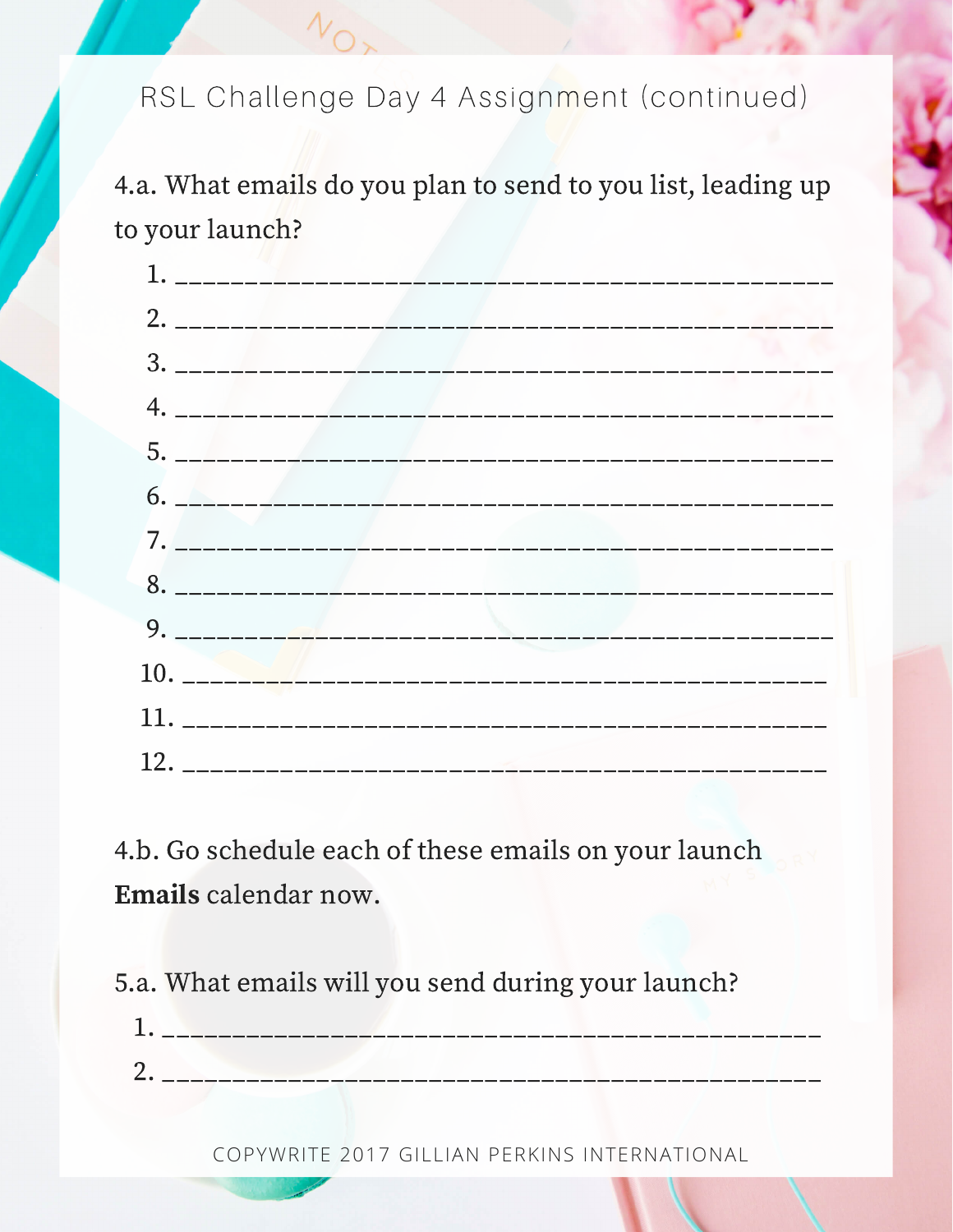

5.b. Schedule you launch emails on your Emails calendar as well.

6.a. What other miscellaneous tasks will you need to do, leading up to your launch?

(For example: create sales page, film sales page video, write ads, create product, etc.)